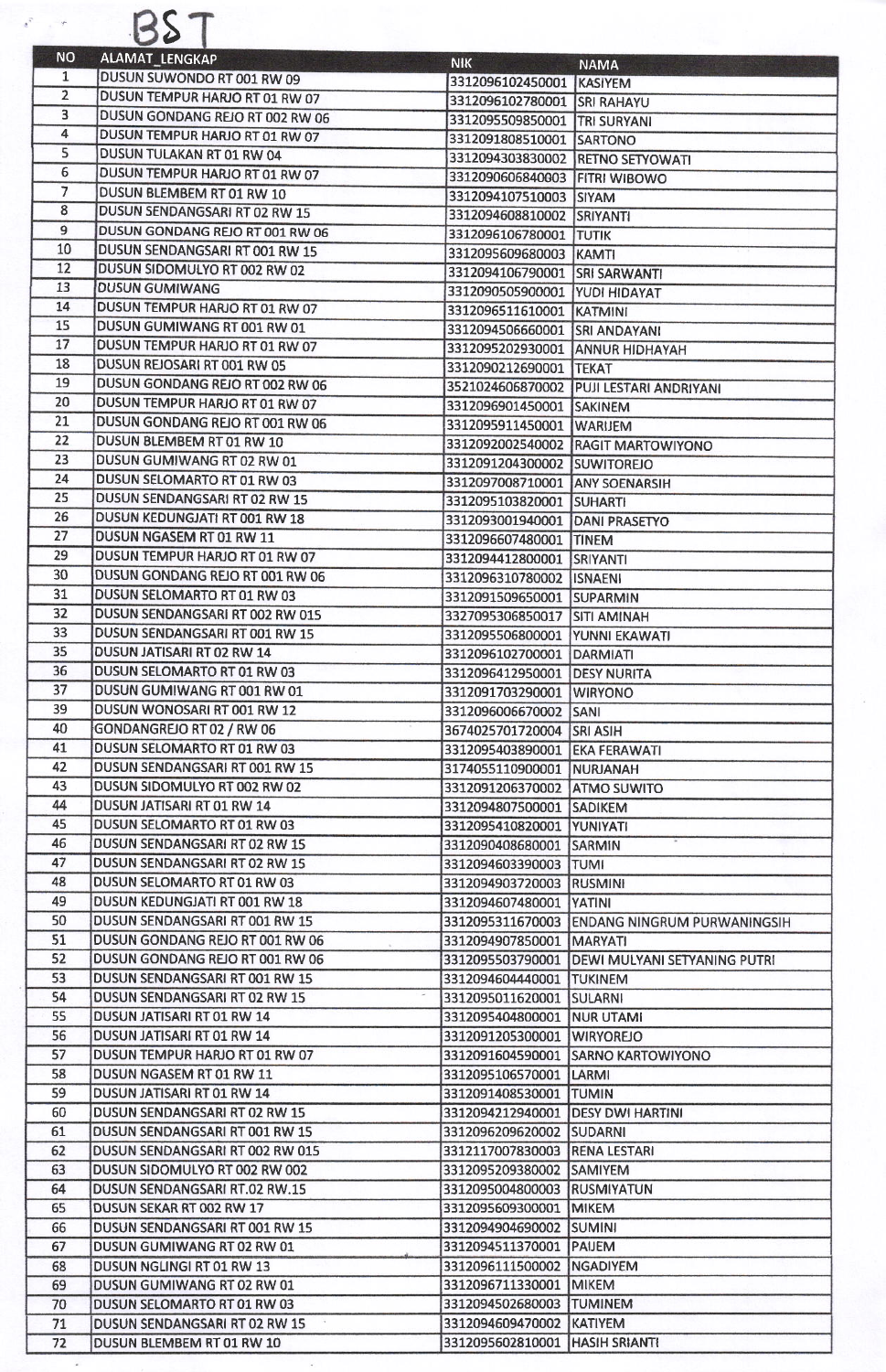

| <b>NO</b>  | <b>ALAMAT_LENGKAP</b>                                                  | NIK.                                               | <b>NAMA</b>                           |
|------------|------------------------------------------------------------------------|----------------------------------------------------|---------------------------------------|
| 73         | DUSUN BLEMBEM RT 01 RW 10                                              | 3312094610580001 TUKIJEM                           |                                       |
| 74         | DUSUN KEDUNGJATI RT 001 RW 18                                          | 3312095001610001 KARINEM                           |                                       |
| 75         | SENDANG SARI RT 01 RW 15                                               | 3312095603790001 SULASIH                           |                                       |
| 76         | DUSUN JATISARI RT 02 RW 14                                             | 3312091902500001 NYONO                             |                                       |
| 77         | DUSUN SIDO MULYO RT 001 RW 02                                          | 3312090506580003 TUKIMAN                           |                                       |
| 78         | DUSUN SIDOMULYO RT 001 RW 002                                          | 3312034107590008 KARNI                             |                                       |
| 79         | DUSUN SENDANGSARI RT 001 RW 15                                         | 3312095105610001 TINI                              |                                       |
| 80         | <b>SELOMARTO</b>                                                       | 3312095005700001 SURATI                            |                                       |
| 83         | DUSUN TULAKAN RT 01 RW 04                                              |                                                    | 3312096012910001 NUR ITA SHOFWATIH    |
| 85         | DUSUN WONOSARI RT 001 RW 12                                            | 3312095603640001 SUTIYATMI                         |                                       |
| 86         | <b>WONOSARI</b>                                                        |                                                    | 3312096411950001 ENDAH TRI RUSMIATI   |
| 87         | DUSUN TULAKAN RT 01 RW 04                                              | 3312095611550002 SURAYEM                           |                                       |
| 88         | DUSUN TULAKAN RT 01 RW 04                                              | 3312095203380001 TUGIYEM                           |                                       |
| 89         | SEKART RT 02 RW 17                                                     | 3312240605780002 MARIDI                            |                                       |
| 90         | NGASEM RT 01 RW 11                                                     | 3312090103730002 SARTO                             |                                       |
| 91         | NGASEM RT 01 RW 11                                                     | 3312092203760002 KISWAN                            |                                       |
| 92         | TEMPURHARJO RT 01 RW 07                                                |                                                    | 3312092901430001 MARIYO MARTO DIKROMO |
| 95         | WONOSARI RT 01 RW 12                                                   | 3312091010800004 SUJOKO                            |                                       |
| 96         | GUMIWANG RT 01 RW 01                                                   | 3312092106700002 MARNO                             |                                       |
| 97         | SENDANGSARI RT 02 RW 15                                                | 3312091604730004 SUPRIYONO                         |                                       |
| 98         | SELOREJO RT 02 RW 16                                                   | 3312090409650001 SUTIMIN                           |                                       |
| 99         | JATISARI RT 01 RW 14                                                   | 3312094709750003 SUKATMI                           |                                       |
| 100        | WONOSARI RT 01 RW 12                                                   | 3312091107500002 PARJONO                           |                                       |
| 101        | GUMIWANG RT 02 RW 01                                                   | 3312091305490001 PADMO DARMINTO                    |                                       |
| 102        | SEKART RT 01 RW 17                                                     | 3312091606560001 KASINO                            |                                       |
| 103        | NGLINGI RT 01 RW 13                                                    | 3312091106740003 MARYONO                           |                                       |
| 104        | WONOSARI RT 01 RW 12                                                   | 3312092006530001 MULYONO                           |                                       |
| 105        | NGASEM RT 001 RW 011                                                   | 3312174307390001 SRIYANTO SULARNO                  |                                       |
| 107        | NGLINGI RT 01 RW 13                                                    |                                                    | 3312124404760004 APRI PRASETYOWATI    |
| 108        | SIDOMULYO RT 01 RW 02                                                  | 3312092210750001 HERU SANTOSO                      |                                       |
| 110        | WONOSARI RT 001 RW 012                                                 | 3312174908520001 AGUNG PRASETYO                    |                                       |
| 111        | TEMPURHARIO RT 01 RW 07                                                | 3312092103690001 SUNARTO                           |                                       |
| 112        | SELOREJO RT 01 RW 16                                                   | 3312090607640001 SRI WANTO                         |                                       |
| 115        | GUMIWANG RT 002 RW 001                                                 | 3312092108840001 DWI PARWANTO                      |                                       |
| 116        | NGASEM RT 01 RW 11                                                     | 3312091702500001 MARYONO                           |                                       |
| 117        | TANDUREJO RT 01 RW 08                                                  | 3312090709720003 SUMARNO                           |                                       |
| 118        | NGASEM RT 001 RW 011                                                   | 3312171607790001 LASMI                             |                                       |
| 120        | NGLINGI RT 01 RW 13                                                    | 3312004504490001                                   | PARMI                                 |
| 121        | SEKART RT 01 RW 17                                                     | 3312090506540002 SUTARNO                           |                                       |
| 122        | SIDOMULYO RT 01 RW 02                                                  | 3312091307630001 SURONO                            |                                       |
| 123        | SELOREJO RT 01 RW 16                                                   | 3312090904650001 SLAMET RIYADI                     |                                       |
| 124        | SEKART RT 01 RW 17                                                     | 3312091608800001 SULARDI                           |                                       |
| 125        | WONOSARI RT 001 RW 012                                                 | 3312172308640001 SRIYANTO                          |                                       |
| 126        | BLEMBEM RT 01 RW 10                                                    | 3312050803850003 MISDI                             |                                       |
| 127        | BLEMBEM RT 01 RW 10                                                    | 3312096801300002 NGATINEM                          |                                       |
| 128        | SUWONDO RT 01 RW 09                                                    | 3312096404560001 SUTIYEM                           |                                       |
| 129        | TULAKAN RT 01 RW 04                                                    |                                                    | 3312090506560002 KARNO SUWITO KARDI   |
| 130        | BLEMBEM RT 01 RW 10                                                    | 3312090107470010 PARIYO                            |                                       |
| 131        | TULAKAN RT 01 RW 04                                                    | 3312094711520002 TUNEM<br>3312090509300001 SAMIKEM |                                       |
| 132        | SIDOMULYO RT 001 RW 002                                                | 3312094710400002 SUKAMTO                           |                                       |
| 133        | GUMIWANG RT 002 RW 001                                                 | 3312090505600003 NGATMOREJO                        |                                       |
| 134        | GUMIWANG RT 002 RW 001                                                 | 3312096104450003 WIYADI                            |                                       |
| 135        | GUMIWANG RT 001 RW 001                                                 | 3312091004700003 MINEM                             |                                       |
| 136        | GUMIWANG RT 001 RW 001<br>SIDOMULYO RT 001 RW 002                      | 3312091709730003                                   | <b>NARDI</b>                          |
| 137        |                                                                        | 3312093011810003 DARYONO                           |                                       |
| 138        | REJOSARI RT 001 RW 005<br>SIDOMULYO RT 002 RW 002                      |                                                    | 3312095001730001 KARMOREJO KATIRAN    |
| 139        | REJOSARI RT 002 RW 005                                                 | 3312090706700002 SRIYONO                           |                                       |
| 140        |                                                                        | 3312091011520001 JIYEM                             |                                       |
| 141        | SIDOMULYO RT 002 RW 002<br>SIDOMULYO RT 002 RW 002                     | 3312092907790002 YAHMAN                            |                                       |
| 142        | GUMIWANG RT 002 RW 001                                                 | 3312091008580001 HARNO WIDODO                      |                                       |
| 143        | TEMPURHARJO RT 01 RW 07 GUMIWANG LOR WURYANT(3312090812800001 SUTRISNO |                                                    |                                       |
| 144        |                                                                        | 3312094512710003 PATMOWIYONO                       |                                       |
| 145<br>146 | SIDOMULYO RT 001 RW 002<br>SUWONDO RT 01 RW 09                         | 3312091602500001 TIMIN                             |                                       |
| 147        | SIDOMULYO RT 001 RW 002                                                | 3312092906760001 SUNARTI                           |                                       |
| 148        | TEMPURHARJO RT 001 RW 007                                              |                                                    | 3312091602420001 MINO MARTO WIYONO    |
| 149        | GUMIWANG RT 001 RW 001                                                 | 3312094506480001                                   | <b>SENO</b>                           |